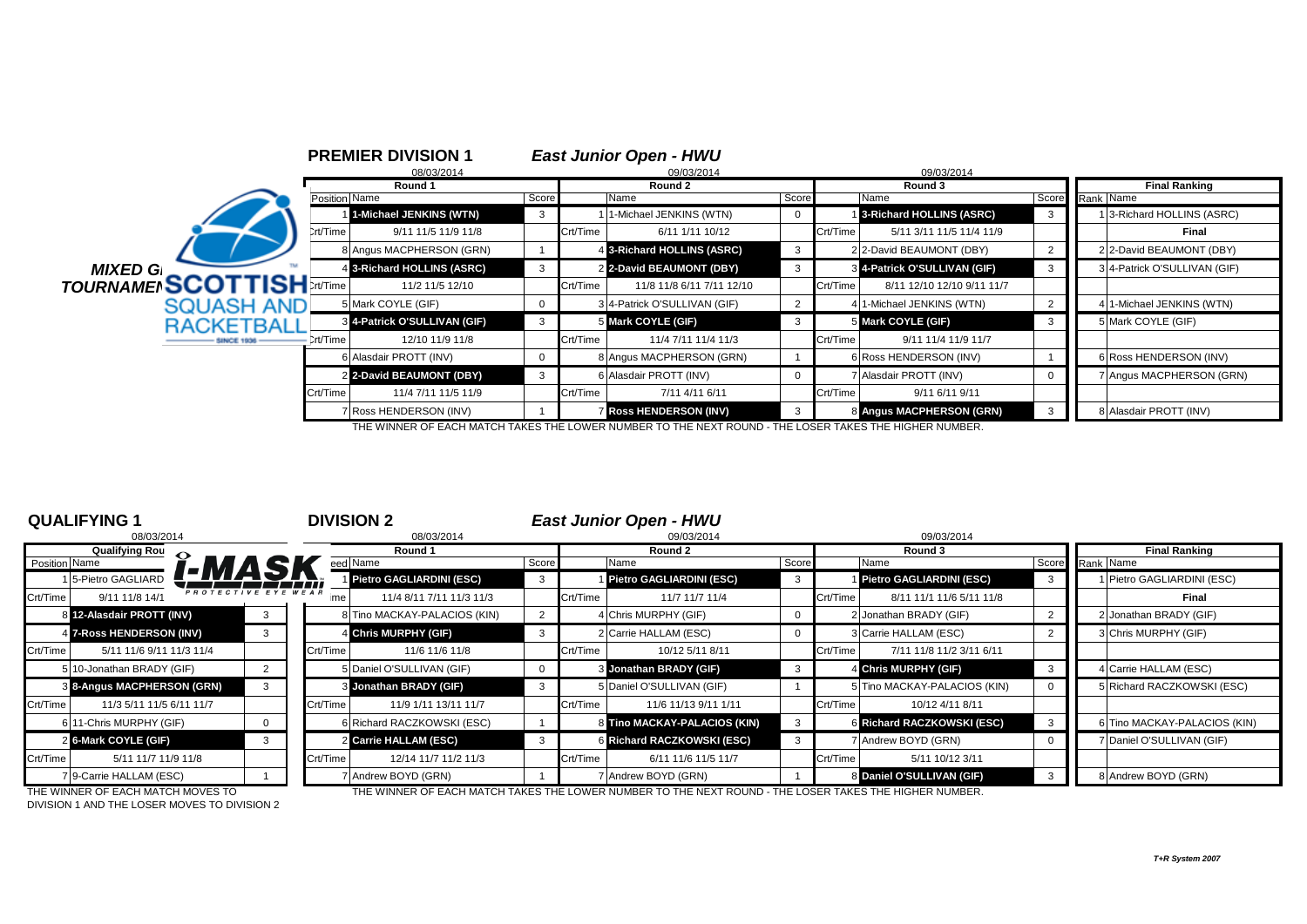## **QUALIFYING 2**<br>08/03/2014 **DIVISION 3**<br>08/03/2014 *DIVISION 3* 08/03/2014 08/03/2014 09/03/2014 09/03/2014 **Qualifying Round Round 1 Round 2 Round 3 Final Ranking** Position Name Score Score Seed Name Seed Name Score Name Score Score Name Score Name Score Score Rank Name 1 **13-Richard RACZKOWSKI (ESC)** 3 1 Mattie MCKENZIE (ESC) 0 1 **James RICHES (ESC)** 3 1 James RICHES (ESC) 2 1 Nathan SHARP (ASRC) Crt/Time 15/13 11/8 11/9 Crt/Time 0/11 0/11 0 /11 Crt/Time 11/5 11/4 9/11 13/11 Crt/Time 10/12 11/5 11/6 7/11 9/11 **Final** 8 20-Fraser STEVEN (CCS) 0 8 **James RICHES (ESC)** 3 4 Fraser STEVEN (CCS) 1 2 **Nathan SHARP (ASRC)** 3 2 James RICHES (ESC) 4 15-Nathan SHARP (ASRC) 2 4 **Fraser STEVEN (CCS)** 3 2 **Nathan SHARP (ASRC)** 3 3 **Katriona ALLEN (PER)** 3 3 Katriona ALLEN (PER) Crt/Time | 11/9 9/11 11/8 11/13 11/13 | Crt/Time | Crt/Time | 11/8 11/9 11/7 | Crt/Time | 11/4 10/12 11/7 11/7 | Crt/Time | 11/6 11/4 9/11 12/14 12/1-0 5 **18-Andrew BOYD (GRN)** 3 | 5 Georgia ADDERLEY (ESC) 0 3 Katriona ALLEN (PER) 4 Fraser STEVEN (CCS) 2 | 4 Fraser STEVEN (CCS) 3 16-Kirsten ATKINSON () 0 3 Kirsten ATKINSON () 0 5 **Georgia ADDERLEY (ESC)** 3 5 Georgia ADDERLEY (ESC) 1 5 Calum HARVEY (ESC) Crt/Time | 4/11 2/11 6/11 | Crt/Time | 5/11 5/11 0/11 | Crt/Time | 11/0 11/0 | Crt/Time | 6/11 6/11 11/5 7/11 6 **19-Tino MACKAY-PALACIOS (KIN)** 3 6 **Katriona ALLEN (PER)** 3 8 Mattie MCKENZIE (ESC) 0 6 **Calum HARVEY (ESC)** 3 6 Georgia ADDERLEY (ESC) 2 14-Mattie MCKENZIE (ESC) 1 2 **Nathan SHARP (ASRC)** 3 6 Kirsten ATKINSON () 0 7 **Kirsten ATKINSON ()** 3 7 Kirsten ATKINSON () Crt/Time 12/10 10/12 7/11 3/11 Crt/Time 11/9 12/10 15/13 Crt/Time 2/11 7/11 2/11 Crt/Time 11/0 11/0 11/0 7 **17-Daniel O'SULLIVAN (GIF)** 3 7 Calum HARVEY (ESC) 0 7 **Calum HARVEY (ESC)** 3 8 Mattie MCKENZIE (ESC) 0 8 Mattie MCKENZIE (ESC) THE WINNER OF EACH MATCH MOVES TO THE WINNER OF EACH MATCH TAKES THE LOWER NUMBER TO THE NEXT ROUND - THE LOSER TAKES THE HIGHER NUMBER.

DIVISION 2 AND THE LOSER MOVES TO DIVISION 3

|                | 08/03/2014                 |       |
|----------------|----------------------------|-------|
|                | <b>Qualifying Round</b>    |       |
| Position Name  |                            | Score |
| 11             | 21-Katriona ALLEN (PER)    | 3     |
| Crt/Time       | 11/4 11/7 11/7             |       |
|                | 8 28-John MEEHAN (SGF)     | 0     |
| 4              | 23-Calum HARVEY (ESC)      | 3     |
| Crt/Time       | 11/5 11/3 14/12            |       |
|                | 5 26-Harry JACOBSEN (ASRC) | O     |
| $\overline{3}$ | 24-James RICHES (ESC)      | 3     |
| Crt/Time       | 13/11 11/4 11/9            |       |
|                | 6 27-Kyle REID (THU)       | 0     |
|                | 2 22-Catherine BOYD (GRN)  | n     |
| Crt/Time       | 5/11 2/11 5/11             |       |
| $\overline{7}$ | 25-Georgia ADDERLEY (ESC)  | 3     |

# **QUALIFYING 3** <sup>3</sup> **DIVISION 4** *East Junior Open - HWU*

|               | 08/03/2014                  |       | 08/03/2014 |                           |              | 09/03/2014 |                           |       |          | 09/03/2014                   |                         |                           |
|---------------|-----------------------------|-------|------------|---------------------------|--------------|------------|---------------------------|-------|----------|------------------------------|-------------------------|---------------------------|
|               | <b>Qualifying Round</b>     |       |            | Round 1                   |              |            | Round 2                   |       |          | Round 3                      | <b>Final Ranking</b>    |                           |
| Position Name |                             | Score |            | Seed Name                 | Score        |            | Name                      | Score |          | Name                         | Score                   | Rank Name                 |
|               | 21-Katriona ALLEN (PER)     |       |            | 1 Catherine BOYD (GRN)    |              |            | 1 Joseph O'SULLIVAN (GIF) |       |          | 1 John MEEHAN (SGF)          |                         | 1 Harry JACOBSEN (ASRC)   |
| Crt/Time      | 11/4 11/7 11/7              |       | Crt/Time   | 8/11 4/11 11/8 8/11       |              | Crt/Time   | 11/13 15/13 7/11 2/11     |       | Crt/Time | 3/11 8/11 11/8 11/9 6/11     |                         | Final                     |
|               | 8 28-John MEEHAN (SGF)      |       |            | 8 Joseph O'SULLIVAN (GIF) | $\mathbf{3}$ |            | 4 John MEEHAN (SGF)       |       |          | 2 Harry JACOBSEN (ASRC)      | $\overline{\mathbf{3}}$ | 2 John MEEHAN (SGF)       |
|               | 4 23-Calum HARVEY (ESC)     |       |            | 4 John MEEHAN (SGF)       |              |            | 2 Harry JACOBSEN (ASRC)   |       |          | 3 Kyle REID (THU)            |                         | 3 Kyle REID (THU)         |
| Crt/Time      | 11/5 11/3 14/12             |       | Crt/Time   | 11/6 11/3 6/11 11/7       |              | Crt/Time   | 11/3 7/11 11/6 16/14      |       | Crt/Time | 11/8 12/10 11/9              |                         |                           |
|               | 5 26-Harry JACOBSEN (ASRC)  |       |            | 5 Craig THOMSON (ASRC)    |              |            | 3 Kyle REID (THU)         |       |          | 4 Joseph O'SULLIVAN (GIF)    |                         | 4 Joseph O'SULLIVAN (GIF) |
|               | 3 24-James RICHES (ESC)     |       |            | 3 Kyle REID (THU)         | 3            |            | 5 Craig THOMSON (ASRC)    |       |          | 5 Craig THOMSON (ASRC)       | $\mathbf{3}$            | 5 Craig THOMSON (ASRC)    |
| Crt/Time      | 13/11 11/4 11/9             |       | Crt/Time   | 11/9 17/15 11/4           |              | Crt/Time   | 11/6 11/5 11/3            |       | Crt/Time | 11/5 11/6 11/8               |                         |                           |
|               | 6 27-Kyle REID (THU)        |       |            | 6 Robbie HARPER (DUN)     | $\mathbf 0$  |            | 8 Catherine BOYD (GRN)    |       |          | 6 Euan REED (DLE)            |                         | 6 Euan REED (DLE)         |
|               | 2 22-Catherine BOYD (GRN)   |       |            | 2 Harry JACOBSEN (ASRC)   | 3            |            | 6 Robbie HARPER (DUN)     |       |          | <b>Z Robbie HARPER (DUN)</b> | -3                      | 7 Robbie HARPER (DUN)     |
| Crt/Time      | 5/11 2/11 5/11              |       | Crt/Time   | 12/10 8/11 11/7 11/7      |              | Crt/Time   | 11/7 7/11 3/11 15/13 9/11 |       | Crt/Time | 11/2 7/11 11/9 6/11 15/13    |                         |                           |
|               | 7 25-Georgia ADDERLEY (ESC) |       |            | 7 Euan REED (DLE)         |              |            | <b>Euan REED (DLE)</b>    |       |          | 8 Catherine BOYD (GRN)       |                         | 8 Catherine BOYD (GRN)    |

DIVISION 3 AND THE LOSER MOVES TO DIVISION 4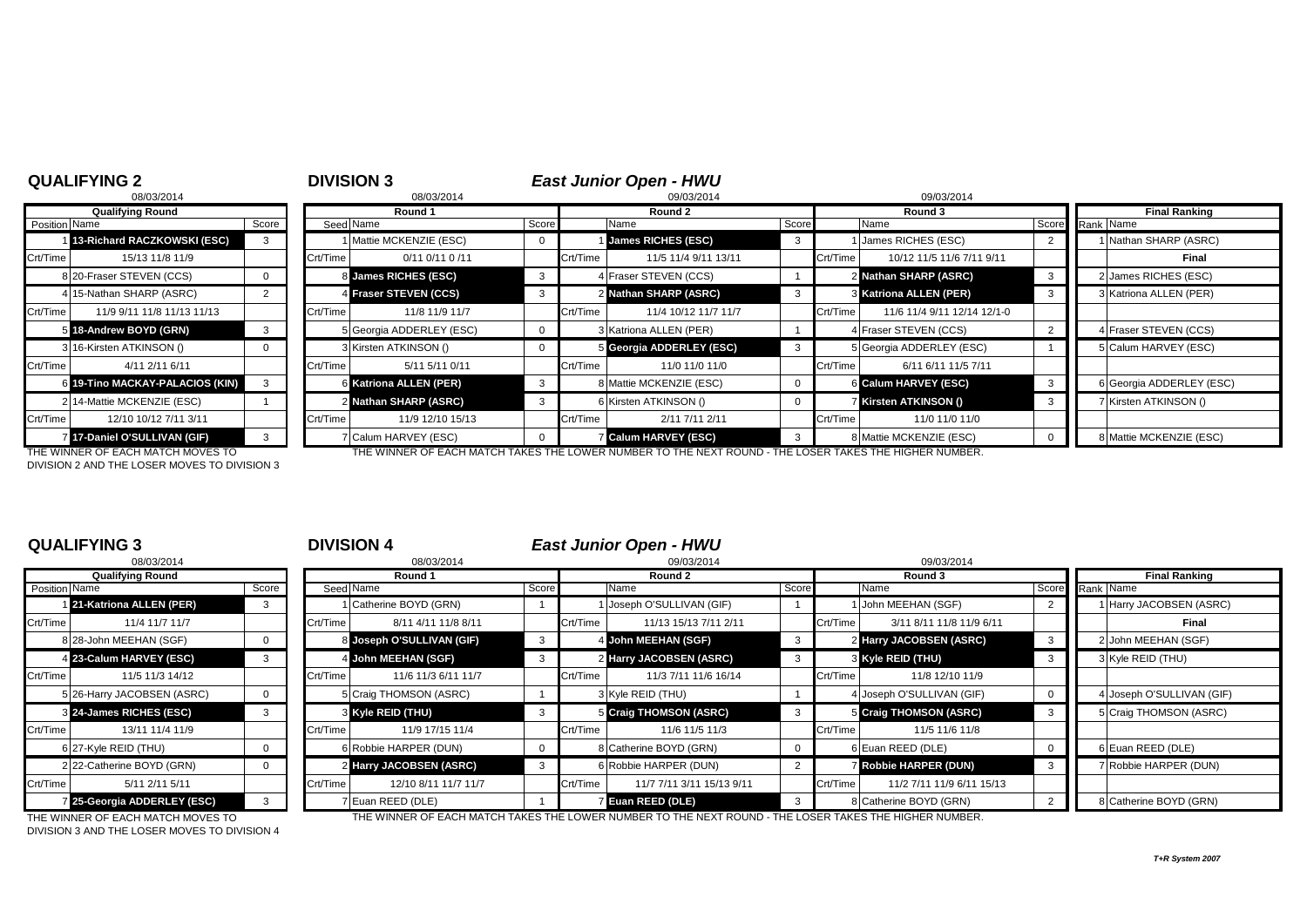# **QUALIFYING 4**<br>**DIVISION 5**<br>**DIVISION 5**<br>**RIGG27014**<br>**RIGG27014**<br>**RIGG27014**

|               | 08/03/2014                        |                |
|---------------|-----------------------------------|----------------|
|               | <b>Qualifying Round</b>           |                |
| Position Name |                                   | Scor           |
| 1             | 29-Robbie HARPER (DUN)            | 3              |
| Crt/Time      | 11/5 11/7 11/8                    |                |
|               | 8 36-Callum SORBIE (KIN)          | $\Omega$       |
|               | 4 31-Euan REED (DLE)              | 3              |
| Crt/Time      | 7/11 11/7 8/11 14/12 12/10        |                |
|               | 5 34-Heather BOWIE (DLE)          | $\overline{2}$ |
|               | 3 32-Joseph O'SULLIVAN (GIF)      | 3              |
| Crt/Time      | 11/4 11/8 11/6                    |                |
|               | 6 35-David RICHES (ESC)           | 0              |
| 2             | 30-Catherine HOLLAND (DBY)        |                |
| Crt/Time      | 11/6 5/11 7/11 6/11               |                |
|               | 7 33-Craig THOMSON (ASRC)         | 3              |
|               | THE WINNER OF EACH MATCH MOVED TO |                |

|               | 08/03/2014                   |       |          | 08/03/2014                                              | 09/03/2014<br>09/03/2014 |          |                             |       |          |                               |                 |                               |
|---------------|------------------------------|-------|----------|---------------------------------------------------------|--------------------------|----------|-----------------------------|-------|----------|-------------------------------|-----------------|-------------------------------|
|               | <b>Qualifying Round</b>      |       | Round 1  |                                                         |                          |          | Round 2                     |       |          | Round 3                       |                 | <b>Final Ranking</b>          |
| Position Name |                              | Score |          | Seed Name                                               | Score                    |          | Name                        | Score |          | Name                          | Score Rank Name |                               |
|               | 29-Robbie HARPER (DUN)       | 3     |          | Catherine HOLLAND (DBY)                                 |                          |          | Katie GREGSON-MACLEOD (INV) |       |          | Ruadhri MCDOUGALL (SGF)       |                 | Heather BOWIE (DLE)           |
| Crt/Time      | 11/5 11/7 11/8               |       | Crt/Time | 9/11 12/10 10/12 7/11                                   |                          | Crt/Time | 7/11 11/13 12/10 7/11       |       | Crt/Time | 5/11 11/4 4/11 6/11           |                 | Final                         |
|               | 8 36-Callum SORBIE (KIN)     |       |          | 8 Katie GREGSON-MACLEOD (INV)                           |                          |          | 4 Ruadhri MCDOUGALL (SGF)   |       |          | 2 Heather BOWIE (DLE)         | - 3             | 2 Ruadhri MCDOUGALL (SGF)     |
|               | 4 31-Euan REED (DLE)         |       |          | 4 Callum SORBIE (KIN)                                   |                          |          | 2 Heather BOWIE (DLE)       |       |          | 3 David RICHES (ESC)          |                 | 3 David RICHES (ESC)          |
| Crt/Time      | 7/11 11/7 8/11 14/12 12/10   |       | Crt/Time | 7/11 9/11 11/8 2/11                                     |                          | Crt/Time | 11/6 11/6 11/8              |       | Crt/Time | 11/7 11/7 7/11 11/6           |                 |                               |
|               | 5 34-Heather BOWIE (DLE)     |       |          | ଗ Ruadhri MCDOUGALL (\$                                 |                          |          | 3 David RICHES (ESC)        |       |          | 4 Katie GREGSON-MACLEOD (INV) |                 | 4 Katie GREGSON-MACLEOD (INV) |
|               | 3 32-Joseph O'SULLIVAN (GIF) |       |          | 3 David RICHES (ESC)                                    |                          |          | 5 Callum SORBIE (KIN)       |       |          | 5 Callum SORBIE (KIN)         |                 | 5 Orla YOUNG (NEW)            |
| Crt/Time      | 11/4 11/8 11/6               |       | Crt/Time | 11/5 11/4 11/6                                          |                          | Crt/Time | 11/7 11/9 8/11 11/9         |       | Crt/Time | 4/11 8/11 9/11                |                 |                               |
|               | 6 35-David RICHES (ESC)      |       |          | <b>SCOTTISH</b><br>6 Orla YOUNG (NEW)                   |                          |          | 8 Catherine HOLLAND (DBY)   |       |          | 6 Orla YOUNG (NEW)            |                 | 6 Callum SORBIE (KIN)         |
|               | 2 30-Catherine HOLLAND (DBY) |       |          | SOUASH AND<br>2 Heather BOWIE (DLE)<br><b>RACKETBAL</b> |                          |          | 6 Orla YOUNG (NEW)          |       |          | Calum MITCHELL (DUN)          |                 | 7 Catherine HOLLAND (DBY)     |
| Crt/Time      | 11/6 5/11 7/11 6/11          |       | Crt/Time | 11/6 12/10 11/6                                         |                          | Crt/Time | 12/10 12/14 3/11 11/9 11/7  |       | Crt/Time | 0/11 0/11 0/11                |                 |                               |
|               | 33-Craig THOMSON (ASRC)      |       |          | 7 Calum MITCHELL (DUN)                                  |                          |          | 7 Calum MITCHELL (DUN)      |       |          | 8 Catherine HOLLAND (DBY)     |                 | 8 Calum MITCHELL (DUN)        |
|               |                              |       |          |                                                         |                          |          |                             |       |          |                               |                 |                               |

DIVISION 4 AND THE LOSER MOVES TO DIVISION 5

THE WINNER OF EACH MATCH MOVES TO THE WINNER OF EACH MATCH TAKES THE LOWER NUMBER TO THE NEXT ROUND - THE LOSER TAKES THE HIGHER NUMBER.

| 08/03/2014    |                                  |       | 08/03/2014 |                              |       |          | 09/03/2014                  |       | 09/03/2014 |                             |          |                  |
|---------------|----------------------------------|-------|------------|------------------------------|-------|----------|-----------------------------|-------|------------|-----------------------------|----------|------------------|
|               | <b>Qualifying Round</b>          |       |            | Round 1                      |       | Round 2  |                             |       | Round 3    |                             | Final Ra |                  |
| Position Name |                                  | Score |            | Seed Name                    | Score |          | Name                        | Score |            | Name                        | Score    | Rank Name        |
|               | 37-Orla YOUNG (NEW)              | 3     |            | <b>Hugo MACPHERSON (GRN)</b> |       |          | Hugo MACPHERSON (GRN)       |       |            | 1 Hugo MACPHERSON (GRN)     |          | 1 Finlay MARTIN  |
| Crt/Time      | 8/11 11/5 11/5 12/14 15/14       |       | Crt/Time   | 11/4 11/4 8/11 4/11 11/5     |       | Crt/Time | 11/5 11/9 11/7              |       | Crt/Time   | 11/9 11/7 9/11 8/11 8/11    |          |                  |
|               | 8 44-Ben ORR (CRF)               |       |            | 8 Ewan MACANDIE (DLWE)       |       |          | 4 Kai BROWN (CRF)           |       |            | 2 Finlay MARTIN (CRF)       |          | 2 Hugo MACPHE    |
|               | 4 39-Calum MITCHELL (DUN)        | 3     |            | 4 Ben ORR (CRF)              |       |          | 2 Finlay MARTIN (CRF)       |       |            | 3 Anna HALLAM (ESC)         |          | 3 Anna HALLAM    |
| Crt/Time      | 11/8 11/9 11/5                   |       | Crt/Time   | 10/12 11/9 6/11 11/6 8/11    |       | Crt/Time | 8/11 13/11 11/5 11/8        |       | Crt/Time   | 11/3 11/6 11/2              |          |                  |
|               | 5 42-Euan BOOKER-MILBURN (NAI)   |       |            | 5 Kai BROWN (CRF)            |       |          | 3 Anna HALLAM (ESC)         |       |            | 4 Kai BROWN (CRF)           |          | 4 Kai BROWN (C   |
|               | 3 40-Finlay MARTIN (CRF)         |       |            | 3 Euan BOOKER-MILBURN (NAI)  |       |          | 5 Ben ORR (CRF)             |       |            | 5 Ewan MACANDIE (DLWE)      |          | 5 Euan BOOKER    |
| Crt/Time      | 8/11 8/11 10/12                  |       | Crt/Time   | 12/10 8/11 8/11 11/9 9/11    |       | Crt/Time | 7/11 11/6 8/11 11/3 9/11    |       | Crt/Time   | 10/12 8/11 10/12            |          |                  |
|               | 6 43-Katie GREGSON-MACLEOD (INV) |       |            | 6 Anna HALLAM (ESC)          |       |          | 8 Ewan MACANDIE (DLWE)      |       |            | 6 Euan BOOKER-MILBURN (NAI) | 3        | 6 Ewan MACAND    |
|               | 2 38-Hugo MACPHERSON (GRN)       |       |            | 2 Finlay MARTIN (CRF)        |       |          | 6 Euan BOOKER-MILBURN (NAI) |       |            | 7 Sandy NIVEN ()            |          | 7 Ben ORR (CRF   |
| Crt/Time      | 4/11 4/11 5/11                   |       | Crt/Time   | 11/7 11/8 11/6               |       | Crt/Time | 11/7 11/7 11/4              |       | Crt/Time   | 9/11 12/14 10/12            |          |                  |
|               | 41-Ruadhri MCDOUGALL (SGF)       | 3     |            | 7 Sandy NIVEN ()             |       |          | 7 Sandy NIVEN ()            |       |            | 8 Ben ORR (CRF)             |          | 8 Sandy NIVEN () |

## **QUALIFYING 5 DIVISION 6** *East Junior Open - HWU*<br>09/03/2014 *DIVISION 6*  $\frac{100003}{20103}{2014}$ 08/03/2014 08/03/2014 09/03/2014 09/03/2014 **Qualifying Round Round 1 Round 2 Round 3 Final Ranking** Position Name Score Score Seed Name Seed Score Score Name Score Score Name Score Name Score Score Rank Name 1 **37-Orla YOUNG (NEW)** 3 1 **Hugo MACPHERSON (GRN)** 3 1 **Hugo MACPHERSON (GRN)** 3 1 Hugo MACPHERSON (GRN) 2 1 Finlay MARTIN (CRF) Crt/Time 8/11 11/5 11/5 12/14 15/14 Crt/Time 11/4 11/4 8/11 4/11 11/5 Crt/Time 11/5 11/9 11/7 Crt/Time 11/9 11/7 9/11 8/11 8/11 **Final** 8 Ewan MACANDIE (DLWE) 2 8 4 Kai BROWN (CRF) 0 2 Finlay MARTIN (CRF) 3 2 Hugo MACPHERSON (GRN) 4 **39-Calum MITCHELL (DUN)** 3 4 Ben ORR (CRF) 2 2 **Finlay MARTIN (CRF)** 3 3 **Anna HALLAM (ESC)** 3 3 Anna HALLAM (ESC) Crt/Time 10/12 11/9 6/11 11/6 8/11 Crt/Time 8/11 13/11 11/5 11/8 Crt/Time 11/3 11/6 11/2 5 42-Euan BOOKER-MILBURN (NAI) | 0 || 5 <mark>Kai BROWN (CRF)</mark> 3 | 3 |Anna HALLAM (ESC) | 1 | 4 |Kai BROWN (CRF) | 0 || 4 |Kai BROWN (CRF) 3 Euan BOOKER-MILBURN (NAI) 2 5 Ben ORR (CRF) 2 5 Ben MACANDIE (DLWE) 0 5 Euan BOOKER-MILBURN (NAI) Crt/Time 8/11 8/11 10/12 Crt/Time 12/10 8/11 8/11 11/9 9/11 Crt/Time 7/11 11/6 8/11 11/3 9/11 Crt/Time 10/12 8/11 10/12 6 **43-Katie GREGSON-MACLEOD (INV)** 3 6 **Anna HALLAM (ESC)** 3 8 **Ewan MACANDIE (DLWE)** 3 6 **Euan BOOKER-MILBURN (NAI)** 3 6 Ewan MACANDIE (DLWE) 2 **Finlay MARTIN (CRF)** 3 6 **6 Euan BOOKER-MILBURN (NAI)** 3 7 Sandy NIVEN () 1 0 7 Ben ORR (CRF)

DIVISION 5 AND THE LOSER MOVES TO DIVISION 6